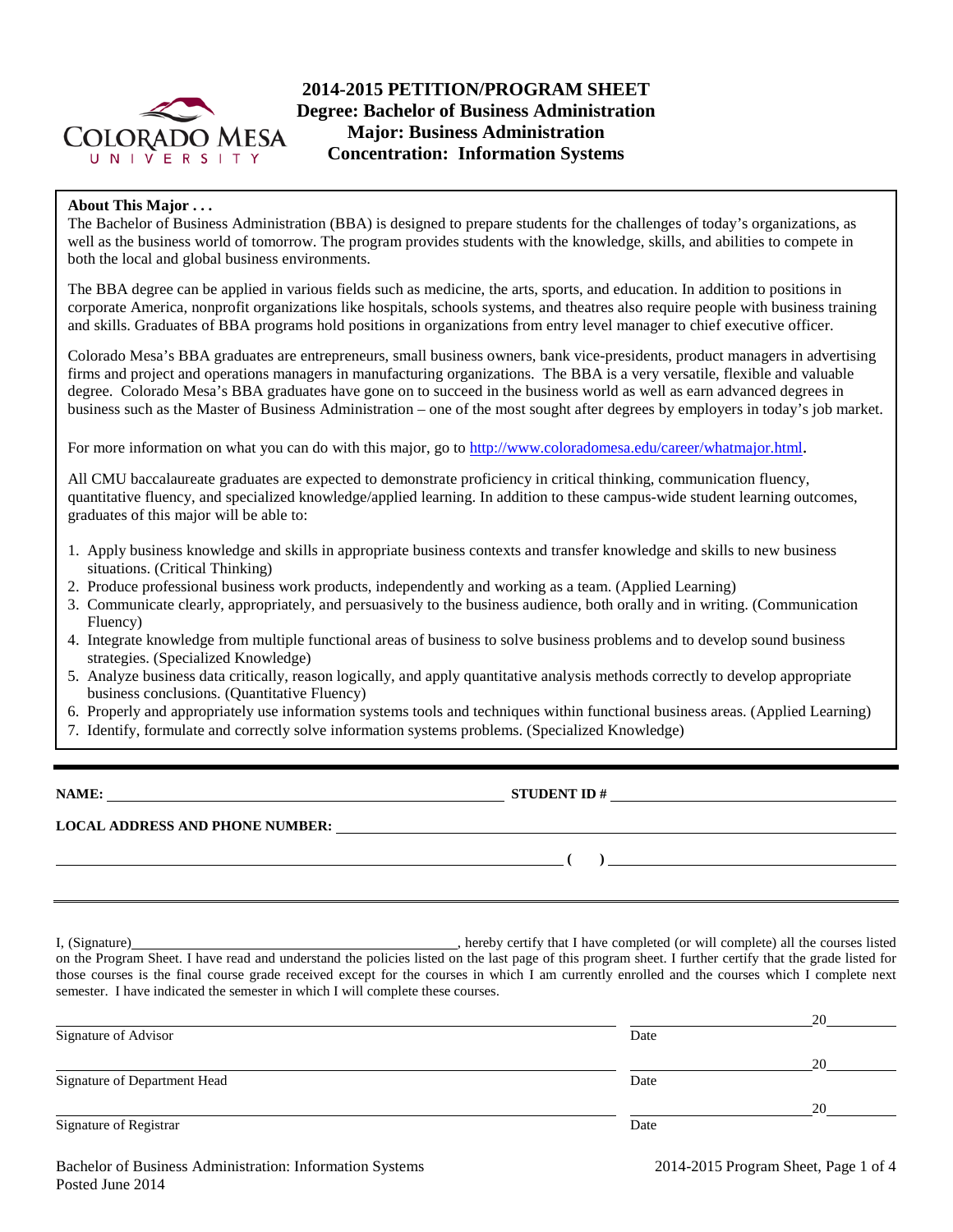#### **Students should work closely with a faculty advisor when selecting and scheduling courses prior to registration.**

Degree Requirements:

- **120** semester hours total (Students must complete a minimum of 30 of the last 60 hours of credit at CMU, with at least 15 semester hours in major discipline courses numbered 300 or higher).
- 40 upper division credits (A minimum of 15 taken at the 300-400 course levels within the major at CMU).
- 2.00 cumulative GPA or higher in all CMU coursework
- 2.00 cumulative GPA or higher in coursework toward the major content area
- Pre-collegiate courses (usually numbered below 100) cannot be used for graduation.
- A student must follow the CMU graduation requirements either from 1) the program sheet for the major in effect at the time the student officially declares a major; or 2) a program sheet for the major approved for a year subsequent to the year during which the student officially declares the major and is approved for the student by the department head. Because a program may have requirements specific to the degree, the student should check with the faculty advisor for additional criteria. It is the student's responsibility to be aware of, and follow, all requirements for the degree being pursued. Any exceptions or substitutions must be approved by the student's faculty advisor and Department Head.
- When filling out the program sheet a course can be used only once.
- See the "Undergraduate Graduation Requirements" in the catalog for additional graduation information.

**GENERAL EDUCATION REQUIREMENTS** (31 semester hours) See the current catalog for a list of courses that fulfill the requirements below. If a course is on the general education list of options and a requirement for your major, you must use it to fulfill the major requirement and make a different selection within the general education requirement.

| Course No Title                                                             |   | Sem.hrs Grade Term/Trns |
|-----------------------------------------------------------------------------|---|-------------------------|
| <b>English</b> (6 semester hours, must receive a grade of "C" or better and |   |                         |
| must be completed by the time the student has 60 semester hours.)           |   |                         |
| <b>ENGL 111 English Composition</b>                                         | 3 |                         |
| <b>ENGL 112 English Composition</b>                                         | 3 |                         |
|                                                                             |   |                         |

Math: (3 semester hours, must receive a grade of "C" or better, must be completed by the time the student has 60 semester hours.)<br>MATH 113 College Algebra  $4*$ 

MATH 113 College Algebra \*3 credits apply to the General Ed requirements and 1 credit applies to elective credit

\_\_\_\_\_\_ \_\_\_\_ \_\_\_\_\_\_\_\_\_\_\_\_\_\_\_\_\_\_\_\_\_\_\_\_ \_\_\_\_ \_\_\_\_\_ \_\_\_\_\_\_\_\_

**Humanities** (3 semester hours)

**Social and Behavioral Sciences** (6 semester hours) ECON 201 Principles of Macroeconomics 3 ECON 202 Principles of Microeconomics 3

**Natural Sciences** (7 semester hours, one course must include a lab) \_\_\_\_\_\_ \_\_\_\_ \_\_\_\_\_\_\_\_\_\_\_\_\_\_\_\_\_\_\_\_\_\_\_\_ \_\_\_\_ \_\_\_\_\_ \_\_\_\_\_\_\_\_

|  | <b>History</b> (3 semester hours) |  |
|--|-----------------------------------|--|

| нтст<br>1 LU 1 |  |  |  |
|----------------|--|--|--|
|                |  |  |  |

**Fine Arts** (3 semester hours)

Course No Title Sem.hrs Grade Term/Trns **OTHER LOWER DIVISION REQUIREMENTS** (6 semester hours)

|             | <b>Kinesiology</b> (3 semester hours) |  |
|-------------|---------------------------------------|--|
|             | KINE 100 Health and Wellness          |  |
| <b>KINA</b> |                                       |  |
| KINA.       |                                       |  |

**Applied Studies** (3 semester hours)

**FOUNDATION COURSES** (17 semester hours) These courses, plus ECON 201 & 202 and Gen Ed English & Math requirements must be completed within the student's first 60 hours.

\_\_\_\_\_\_ \_\_\_\_ \_\_\_\_\_\_\_\_\_\_\_\_\_\_\_\_\_\_\_\_\_\_\_\_ \_\_\_\_ \_\_\_\_\_ \_\_\_\_\_\_\_\_

| ACCT 201 | Principles of Financial Acctg          |   |  |
|----------|----------------------------------------|---|--|
| ACCT 202 | Principles of Managerial Acctg 3       |   |  |
| BUGB 105 | Freshman Business Seminar              |   |  |
| BUGB 211 | <b>Business Communications</b>         |   |  |
| CISB 101 | Business Inform. Technology            |   |  |
|          | or CISB 205 Advanced Business Software | 3 |  |
| CISB 241 | Intro to Business Analysis             |   |  |
|          | or STAT 200 Probability and Statistics |   |  |
|          |                                        |   |  |

#### **BACHELOR OF BUSINESS ADMINISTRATION: INFORMATION SYSTEMS CONCENTRATION REQUIREMENTS** (63 semester hours)

#### **Business Administration Core** (33 semester hours)

| <b>BUGB 349</b> | Legal Environment of Business 3            |   |  |
|-----------------|--------------------------------------------|---|--|
| BUGB 401        | <b>International Business</b>              |   |  |
| CISB 210        | <b>Fundamentals of Info Systems</b>        | 3 |  |
| FINA 301        | <b>Managerial Finance</b>                  |   |  |
| MANG 201        | Principles of Management                   | 3 |  |
| MANG 301        | Organizational Behavior                    |   |  |
| MANG 371        | Human Resource Management 3                |   |  |
| MANG 471        | <b>Operations Management</b>               |   |  |
| MANG 491        | <b>Business Strategy</b>                   |   |  |
| MARK 231        | Principles of Marketing                    |   |  |
| CISB 341        | <b>Quantitative Decision Making</b>        | 3 |  |
|                 | or MANG 341 Quantitative Decision Making 3 |   |  |
|                 | or MARK 350 Marketing Research             |   |  |
|                 |                                            |   |  |

#### **Information Systems Concentration Courses** (30 Semester Hours)

| <b>CISB 205</b>                                                               | <b>Advanced Business Software</b>                                         | 3 |  |  |  |
|-------------------------------------------------------------------------------|---------------------------------------------------------------------------|---|--|--|--|
|                                                                               | or CISB 305 or 306 if 205 is taken in Foundation                          |   |  |  |  |
| <b>CISB 310</b>                                                               | Enterprise Architecture                                                   | 3 |  |  |  |
| <b>CISB 315</b>                                                               | <b>IS</b> Infrastructure                                                  | 3 |  |  |  |
| <b>CISB 331</b>                                                               | Adv. Business Programming                                                 | 3 |  |  |  |
| <b>CISB 410</b>                                                               | <b>Project Management</b>                                                 | 3 |  |  |  |
| <b>CISB 442</b>                                                               | Systems Analysis and Design                                               | 3 |  |  |  |
| <b>CISB 451</b>                                                               | Database Administration                                                   | 3 |  |  |  |
| <b>CISB 471</b>                                                               | <b>Advanced Information Systems 3</b>                                     |   |  |  |  |
| <b>CISB 392</b>                                                               | Info Systems Theory & Practice 3                                          |   |  |  |  |
|                                                                               | or CISB 470 Management of Info Systems                                    | 3 |  |  |  |
| <b>CISB 206</b>                                                               | Bus. DB App Programming                                                   | 3 |  |  |  |
|                                                                               | or**CSCI 110 Beginning Programming                                        |   |  |  |  |
|                                                                               | or CSCI 111 CS1: Foundations of Comp Sci 3                                |   |  |  |  |
|                                                                               | or Object Oriented Programming Course approved by CIS advisor,            |   |  |  |  |
| specifically:                                                                 |                                                                           | 3 |  |  |  |
|                                                                               | ** might require prerequisites not listed on this sheet.                  |   |  |  |  |
| <b>Electives</b> (3 semester hours of college level courses appearing on your |                                                                           |   |  |  |  |
|                                                                               | final transcript, not listed above to bring total semester hours to 120.) |   |  |  |  |
|                                                                               | *MATH 113 College Algebra                                                 |   |  |  |  |

\_\_\_\_\_\_\_ \_\_\_ \_\_\_\_\_\_\_\_\_\_\_\_\_\_\_\_\_\_\_\_\_\_\_\_ 2 \_\_\_\_\_ \_\_\_\_\_\_\_\_

\_\_\_\_\_\_ \_\_\_\_ \_\_\_\_\_\_\_\_\_\_\_\_\_\_\_\_\_\_\_\_\_\_\_\_ \_\_\_\_ \_\_\_\_\_ \_\_\_\_\_\_\_\_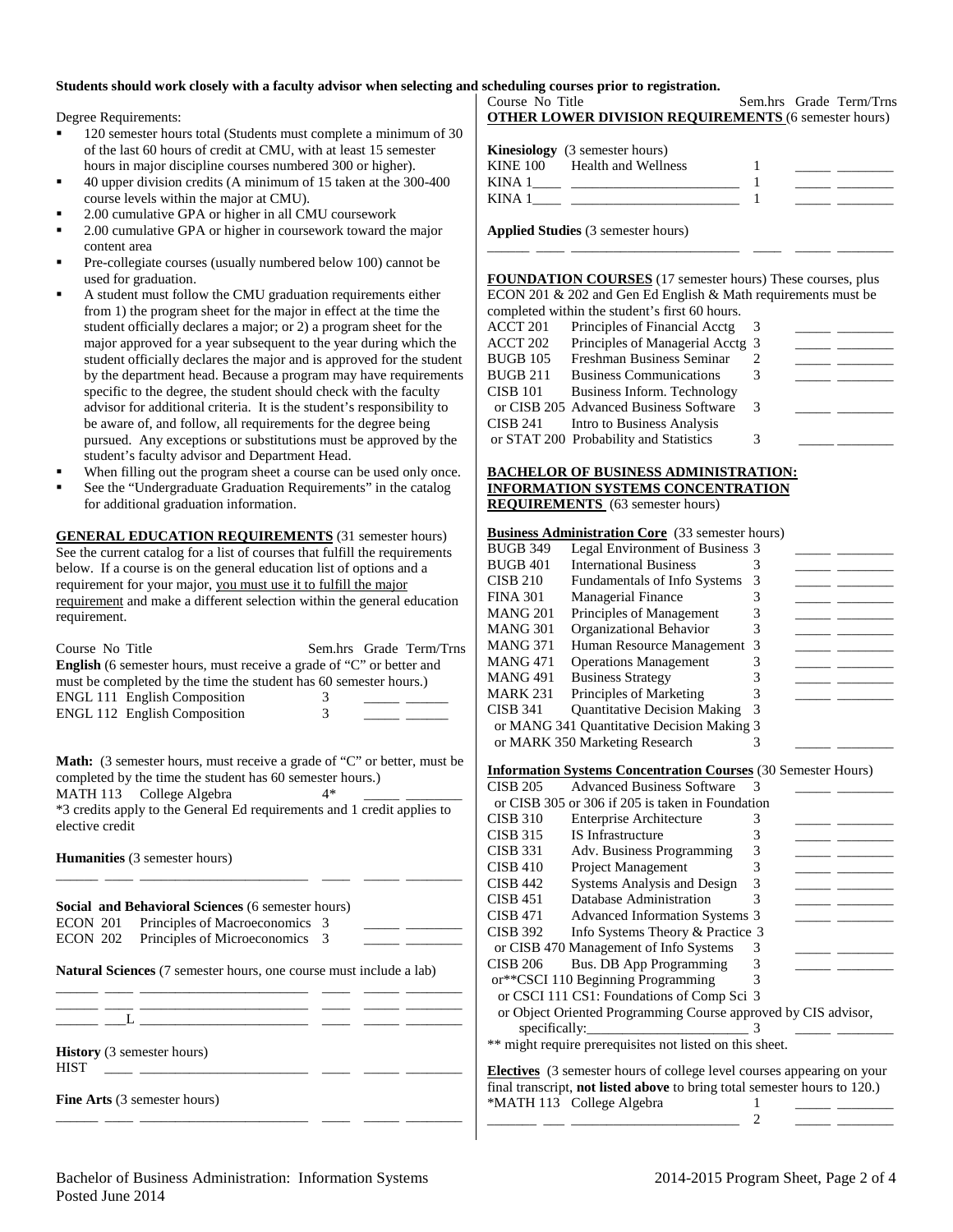**Special requirements:** To be admitted to the Bachelor of Business Administration program, certain prerequisites must be satisfied. Please see the Business department head for complete requirements and application form. All degree requirements must be completed as described above. Any exceptions or substitutions must be recommended in advance by the faculty advisor and approved by the Department Head. Students are required to participate in exit examinations or other programs deemed necessary to comply with the university accountability requirement.

# **SUGGESTED COURSE SEQUENCING FOR BBA, CONCENTRATION IN INFORMATION SYSTEMS**

## **FRESHMAN YEAR**

| <b>Fall Semester</b> |                                            | <b>Hours</b>   | <b>Spring Semester</b> |                                          | <b>Hours</b> |
|----------------------|--------------------------------------------|----------------|------------------------|------------------------------------------|--------------|
| <b>BUGB 105</b>      | Freshman Business Seminar                  |                | <b>CISB 205</b>        | Adv. Business Software (or CISB 305 or   |              |
| ENGL 111             | <b>English Composition</b>                 | 3              |                        | 306)                                     | 3            |
| <b>MATH 113</b>      | College Algebra                            | 4              | <b>ENGL 112</b>        | <b>English Composition</b>               |              |
| <b>CISB 101</b>      | <b>Business Information Technology</b>     |                | <b>CISB 241</b>        | Intro to Business Analysis               |              |
| or CISB 205          | <b>Advanced Business Software</b>          | 3              | or STAT 200            | Probability and Statistics               | 3            |
|                      | General Education Natural Science with Lab | $\overline{4}$ | CISE 210               | Fundamentals of Information Technology 3 |              |
|                      |                                            | 16             | <b>KINE 100</b>        | <b>Health and Wellness</b>               |              |
|                      |                                            |                | <b>KINA</b>            | Activity                                 |              |
|                      |                                            |                | <b>KINA</b>            | Activity                                 |              |
|                      |                                            |                |                        |                                          | 15           |

## **SOPHOMORE YEAR**

| <b>Fall Semester</b> |                                             | <b>Hours</b> |
|----------------------|---------------------------------------------|--------------|
| <b>CISB 206</b>      | <b>Business Database Application</b>        |              |
|                      | Programming                                 |              |
|                      | or CSCI 110/111 Object-Oriented Programming |              |
| <b>CISB 310</b>      | Enterprise Architecture                     |              |
| ACCT <sub>201</sub>  | Principles of Financial Accounting          |              |
| <b>ECON 201</b>      | Principles of Macroeconomics                |              |
| <b>BUGB 211</b>      | <b>Business Communications</b>              | 3            |
|                      |                                             |              |

| <b>Spring Semester</b>              |                                     | <b>Hours</b> |
|-------------------------------------|-------------------------------------|--------------|
| <b>CISB 315</b>                     | IT Infrastructure                   |              |
| ACCT 202                            | Principles of Managerial Accounting |              |
| <b>ECON 202</b>                     | Principles of Microeconomics        |              |
| <b>MANG 201</b>                     | Principles of Management            |              |
| <b>General Education Humanities</b> |                                     |              |
|                                     |                                     |              |

### **JUNIOR YEAR**

| <b>Fall Semester</b>                     |                                      | <b>Hours</b> | <b>Spring Semester</b> |                                     | <b>Hours</b> |
|------------------------------------------|--------------------------------------|--------------|------------------------|-------------------------------------|--------------|
| <b>CISB 331</b>                          | <b>Advanced Business Programming</b> |              | <b>CISB 442</b>        | Systems Analysis and Design         |              |
| <b>CISB 410</b>                          | Project Management                   |              | CISB 470               | Management of Information Systems   | 3            |
| <b>BUGB 349</b>                          | Legal Environment of Business        |              | <b>FINA 301</b>        | <b>Managerial Finance</b>           | 3            |
| <b>MARK 231</b>                          | Principles of Marketing              |              | <b>MANG 301</b>        | Organizational Behavior             |              |
| <b>General Education Natural Science</b> |                                      | <u>3</u>     | <b>CISB 341</b>        | <b>Quantitative Decision Making</b> |              |
|                                          |                                      | 15           | or MANG 341            | <b>Quantitative Decision Making</b> |              |
|                                          |                                      |              |                        | or MARK 350 Marketing Research      |              |

### **SENIOR YEAR**

| <b>Fall Semester</b><br><b>General Education Fine Arts</b> |                               | <b>Hours</b> | <b>Spring Semester</b>                   |                                         | <b>Hours</b>   |
|------------------------------------------------------------|-------------------------------|--------------|------------------------------------------|-----------------------------------------|----------------|
|                                                            |                               |              | <b>CISB 471</b>                          | <b>Advanced Information Systems</b>     |                |
| <b>CISB 451</b>                                            | Database Administration       |              | <b>MANG 491</b>                          | <b>Business Policies and Management</b> | 3              |
| <b>BUGB 401</b>                                            | <b>International Business</b> |              | <b>General Education History</b>         |                                         | 3              |
| <b>MANG 371</b>                                            | Human Resource Management     |              | <b>General Education Applied Studies</b> |                                         | 3              |
| <b>MANG 471</b>                                            | <b>Operations Management</b>  |              | Elective                                 |                                         | $\overline{2}$ |
|                                                            |                               | 15           |                                          |                                         | 14             |

15